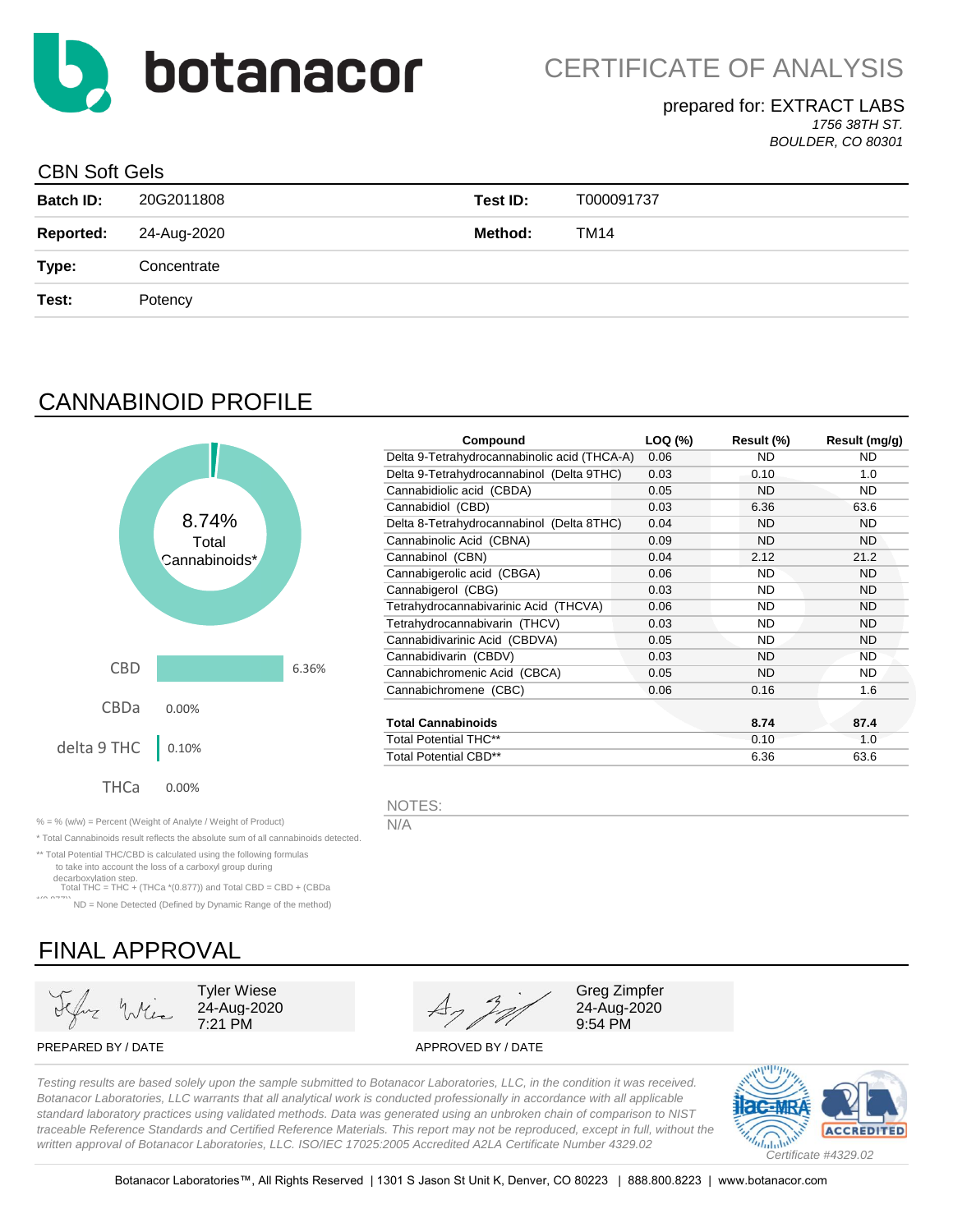

### prepared for: EXTRACT LABS

*1756 38TH ST. BOULDER, CO 80301*

#### CBN Soft Gels

| <b>Batch ID:</b> | 20G2011808  | Test ID: | T000091740  |
|------------------|-------------|----------|-------------|
| <b>Reported:</b> | 24-Aug-2020 | Method:  | <b>TM17</b> |
| Type:            | Concentrate |          |             |
| Test:            | Pesticides  |          |             |

# PESTICIDE RESIDUE

| Compound            | Dynamic Range (ppb) | Result (ppb) | Compound        | Dynamic Range (ppb) | Result (ppb) |
|---------------------|---------------------|--------------|-----------------|---------------------|--------------|
| Acephate            | $46 - 2441$         | $ND^*$       | Malathion       | 282 - 2441          | $ND^*$       |
| Acetamiprid         | 43 - 2441           | $ND^*$       | Metalaxyl       | 46 - 2441           | $ND^*$       |
| Abamectin           | >423                | $ND^*$       | Methiocarb      | $39 - 2441$         | $ND^*$       |
| Azoxystrobin        | 43 - 2441           | $ND^*$       | Methomyl        | $47 - 2441$         | $ND^*$       |
| <b>Bifenazate</b>   | 59 - 2441           | $ND^*$       | MGK 264 1       | 201 - 2441          | $ND^*$       |
| <b>Boscalid</b>     | 46 - 2441           | $ND^*$       | MGK 264 2       | 120 - 2441          | $ND^*$       |
| Carbaryl            | 43 - 2441           | $ND^*$       | Myclobutanil    | 42 - 2441           | $ND^*$       |
| Carbofuran          | 43 - 2441           | $ND^*$       | Naled           | $53 - 2441$         | $ND^*$       |
| Chlorantraniliprole | $38 - 2441$         | $ND^*$       | Oxamyl          | $46 - 2441$         | $ND^*$       |
| Chlorpyrifos        | $36 - 2441$         | $ND^*$       | Paclobutrazol   | $42 - 2441$         | $ND^*$       |
| Clofentezine        | $304 - 2441$        | $ND^*$       | Permethrin      | 250 - 2441          | $ND^*$       |
| Diazinon            | 280 - 2441          | $ND^*$       | Phosmet         | $41 - 2441$         | $ND^*$       |
| <b>Dichlorvos</b>   | >298                | $ND^*$       | Prophos         | 287 - 2441          | $ND^*$       |
| Dimethoate          | 42 - 2441           | $ND^*$       | Propoxur        | $46 - 2441$         | $ND^*$       |
| E-Fenpyroximate     | 228 - 2441          | $ND^*$       | Pyridaben       | 272 - 2441          | $ND^*$       |
| Etofenprox          | $41 - 2441$         | $ND^*$       | Spinosad A      | $31 - 2441$         | $ND^*$       |
| Etoxazole           | 278 - 2441          | $ND^*$       | Spinosad D      | 79 - 2441           | $ND^*$       |
| Fenoxycarb          | >50                 | $ND^*$       | Spiromesifen    | >261                | $ND^*$       |
| Fipronil            | $55 - 2441$         | $ND^*$       | Spirotetramat   | >284                | $ND^*$       |
| Flonicamid          | 45 - 2441           | $ND^*$       | Spiroxamine 1   | 19 - 2441           | $ND^*$       |
| Fludioxonil         | >309                | $ND^*$       | Spiroxamine 2   | $21 - 2441$         | $ND^*$       |
| Hexythiazox         | $38 - 2441$         | $ND^*$       | Tebuconazole    | 260 - 2441          | $ND^*$       |
| Imazalil            | 287 - 2441          | $ND^*$       | Thiacloprid     | 44 - 2441           | $ND^*$       |
| Imidacloprid        | 49 - 2441           | $ND^*$       | Thiamethoxam    | 48 - 2441           | $ND^*$       |
| Kresoxim-methyl     | 46 - 2441           | $ND^*$       | Trifloxystrobin | 47 - 2441           | $ND^*$       |

\* ND = None Detected (Defined by Dynamic Range of the method)

N/A

# FINAL APPROVAL

Tyler Wiese 24-Aug-2020 8:18 PM



Greg Zimpfer 24-Aug-2020 9:33 PM

PREPARED BY / DATE APPROVED BY / DATE

*Testing results are based solely upon the sample submitted to Botanacor Laboratories, LLC, in the condition it was received. Botanacor Laboratories, LLC warrants that all analytical work is conducted professionally in accordance with all applicable standard laboratory practices using validated methods. Data was generated using an unbroken chain of comparison to NIST traceable Reference Standards and Certified Reference Materials. This report may not be reproduced, except in full, without the written approval of Botanacor Laboratories, LLC.*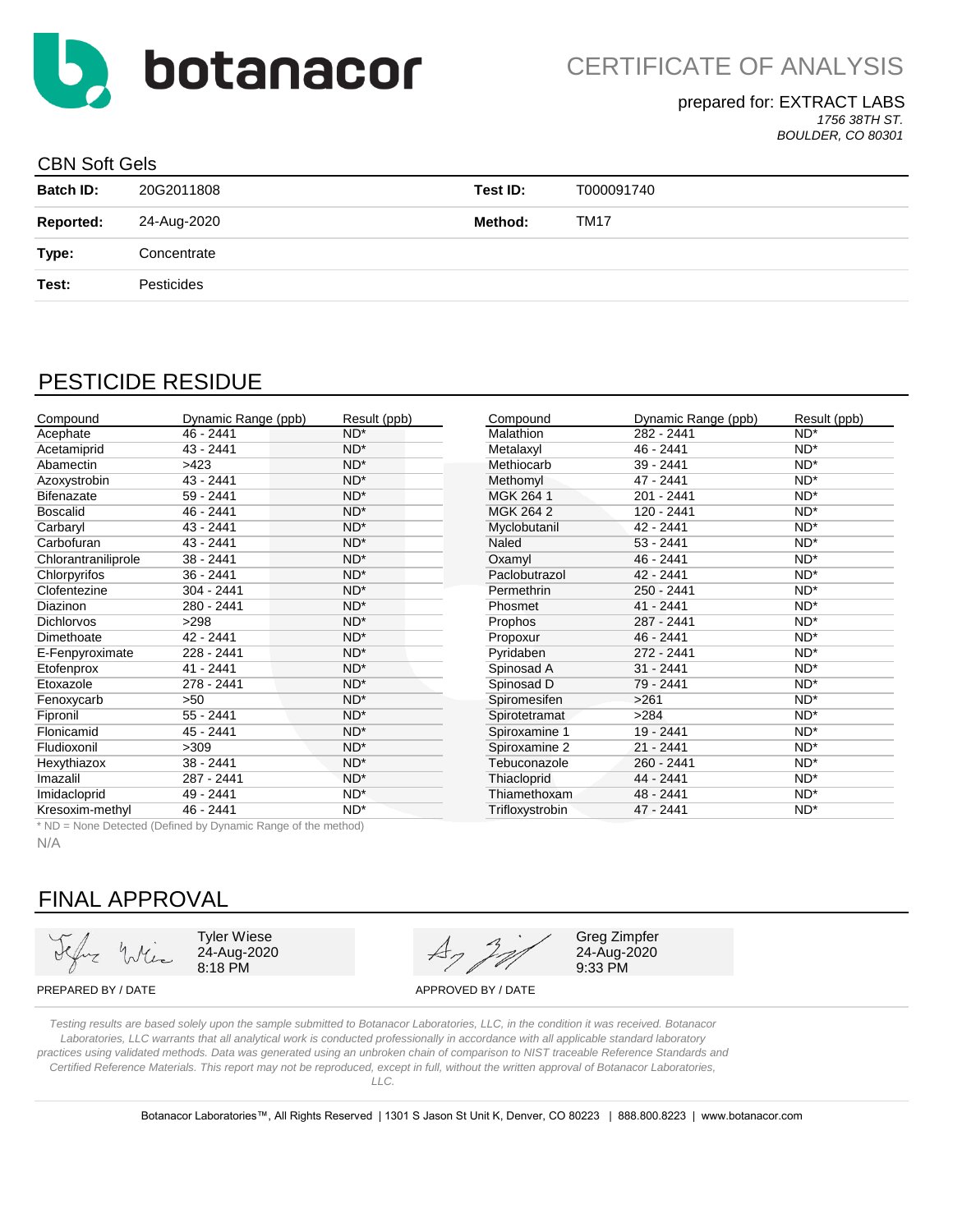

#### prepared for: EXTRACT LABS *1756 38TH ST.*

*BOULDER, CO 80301*

#### CBN Soft Gels

| <b>Batch ID:</b> | 20G2011808                    | Test ID: | T000091739                             |
|------------------|-------------------------------|----------|----------------------------------------|
| <b>Reported:</b> | 24-Aug-2020                   | Method:  | Concentrate - Test Methods: TM05, TM06 |
| Type:            | Concentrate                   |          |                                        |
| Test:            | <b>Microbial Contaminants</b> |          |                                        |
|                  |                               |          |                                        |

# MICROBIAL CONTAMINANTS

| Contaminant                    | Result (CFU/g)* |
|--------------------------------|-----------------|
| <b>Total Aerobic Count**</b>   | None Detected   |
| <b>Total Coliforms**</b>       | None Detected   |
| <b>Total Yeast and Molds**</b> | None Detected   |
| E. coli                        | None Detected   |
| <b>Salmonella</b>              | None Detected   |
|                                |                 |

*\* CFU/g = Colony Forming Unit per Gram*

\*\* Values recorded in scientific notation, a common microbial practice of expressing numbers that are too large to be conveniently  *written in decimal form.*

*Examples: 10^2 = 100 CFU 10^3 = 1,000 CFU 10^4 = 10,000 CFU 10^5 = 100,000 CFU*

#### NOTES:

TYM: None Detected Total Aerobic: None Detected Coliforms: None Detected Free from visual mold, mildew, and foreign matter

# FINAL APPROVAL

| $\lambda$ |  |
|-----------|--|

4:44 PM

Nick Tumminaro Greg Zimpfer<br>
24-Aug-2020  $A_7$  21-Aug-2020  $A_7$   $A_7$   $A_{24}$   $A_{24}$   $A_{25}$   $A_{26}$   $A_{27}$   $A_{28}$   $A_{29}$   $A_{29}$   $A_{20}$   $A_{20}$   $A_{20}$ 

PREPARED BY / DATE APPROVED BY / DATE

*Testing results are based solely upon the sample submitted to Botanacor Laboratories, LLC, in the condition it was received. Botanacor Laboratories, LLC warrants that all analytical work is conducted professionally in accordance with all applicable standard laboratory*  practices using validated methods. Data was generated using an unbroken chain of comparison to NIST traceable Reference Standards and *Certified Reference Materials. This report may not be reproduced, except in full, without the written approval of Botanacor Laboratories, LLC. ISO/IEC 17025:2005 Accredited A2LA Certificate Number 4329.03*



Botanacor Laboratories™, All Rights Reserved | 1301 S Jason St Unit K, Denver, CO 80223 | 888.800.8223 | www.botanacor.com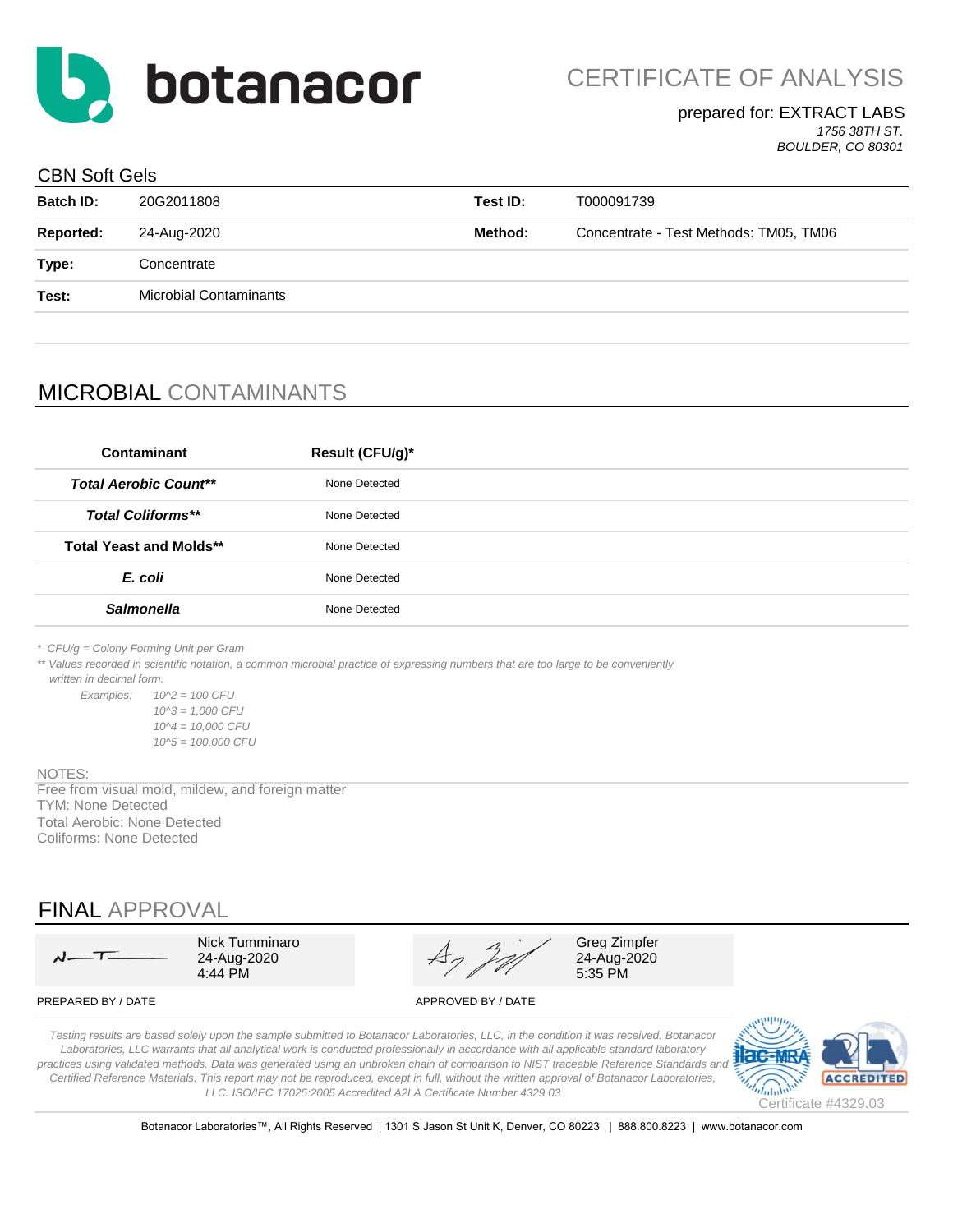

#### prepared for: EXTRACT LABS *1756 38TH ST. BOULDER, CO 80301*

# CBN Soft Gels

|                  | _ _ _ _ _ _ _ _ _        |          |            |  |
|------------------|--------------------------|----------|------------|--|
| <b>Batch ID:</b> | 20G2011808               | Test ID: | T000091738 |  |
| <b>Reported:</b> | 24-Aug-2020              | Method:  | TM04       |  |
| Type:            | Concentrate              |          |            |  |
| Test:            | <b>Residual Solvents</b> |          |            |  |
|                  |                          |          |            |  |

# RESIDUAL SOLVENTS

| <b>Solvent</b>                          | Dynamic Range (ppm) | <b>Result (ppm)</b> |
|-----------------------------------------|---------------------|---------------------|
| Propane                                 | 82 - 1637           | *ND                 |
| <b>Butanes</b><br>(Isobutane, n-Butane) | 163 - 3258          | *ND                 |
| Methanol                                | 59 - 1172           | *ND                 |
| Pentane                                 | 88 - 1759           | *ND                 |
| Ethanol                                 | 86 - 1729           | *ND                 |
| Acetone                                 | 95 - 1899           | *ND                 |
| <b>Isopropyl Alcohol</b>                | 99 - 1981           | *ND                 |
| Hexane                                  | $6 - 114$           | *ND                 |
| <b>Ethyl Acetate</b>                    | 96 - 1916           | *ND                 |
| <b>Benzene</b>                          | $0.2 - 3.8$         | *ND                 |
| <b>Heptanes</b>                         | $91 - 1813$         | *ND                 |
| <b>Toluene</b>                          | $17 - 344$          | *ND                 |
| <b>Xylenes</b><br>(m,p,o-Xylenes)       | 124 - 2479          | *ND                 |

\* ND = None Detected (Defined by Dynamic Range of the method)

NOTES:

N/A

# FINAL APPROVAL

Daniel Westerson

Daniel Weidensaul 24-Aug-2020 5:46 PM



Greg Zimpfer 24-Aug-2020 5:58 PM

PREPARED BY / DATE APPROVED BY / DATE

*Testing results are based solely upon the sample submitted to Botanacor Laboratories, LLC, in the condition it was received. Botanacor Laboratories, LLC warrants that all analytical work is conducted professionally in accordance with all applicable standard laboratory practices using validated methods. Data was generated using an unbroken chain of comparison to NIST traceable Reference Standards and Certified Reference Materials. This report may not be reproduced, except in full, without the written approval of Botanacor Laboratories, LLC. ISO/IEC 17025:2005 Accredited A2LA Certificate Number 4329.02*



Botanacor Laboratories™, All Rights Reserved | 1301 S Jason St Unit K, Denver, CO 80223 | 888.800.8223 | www.botanacor.com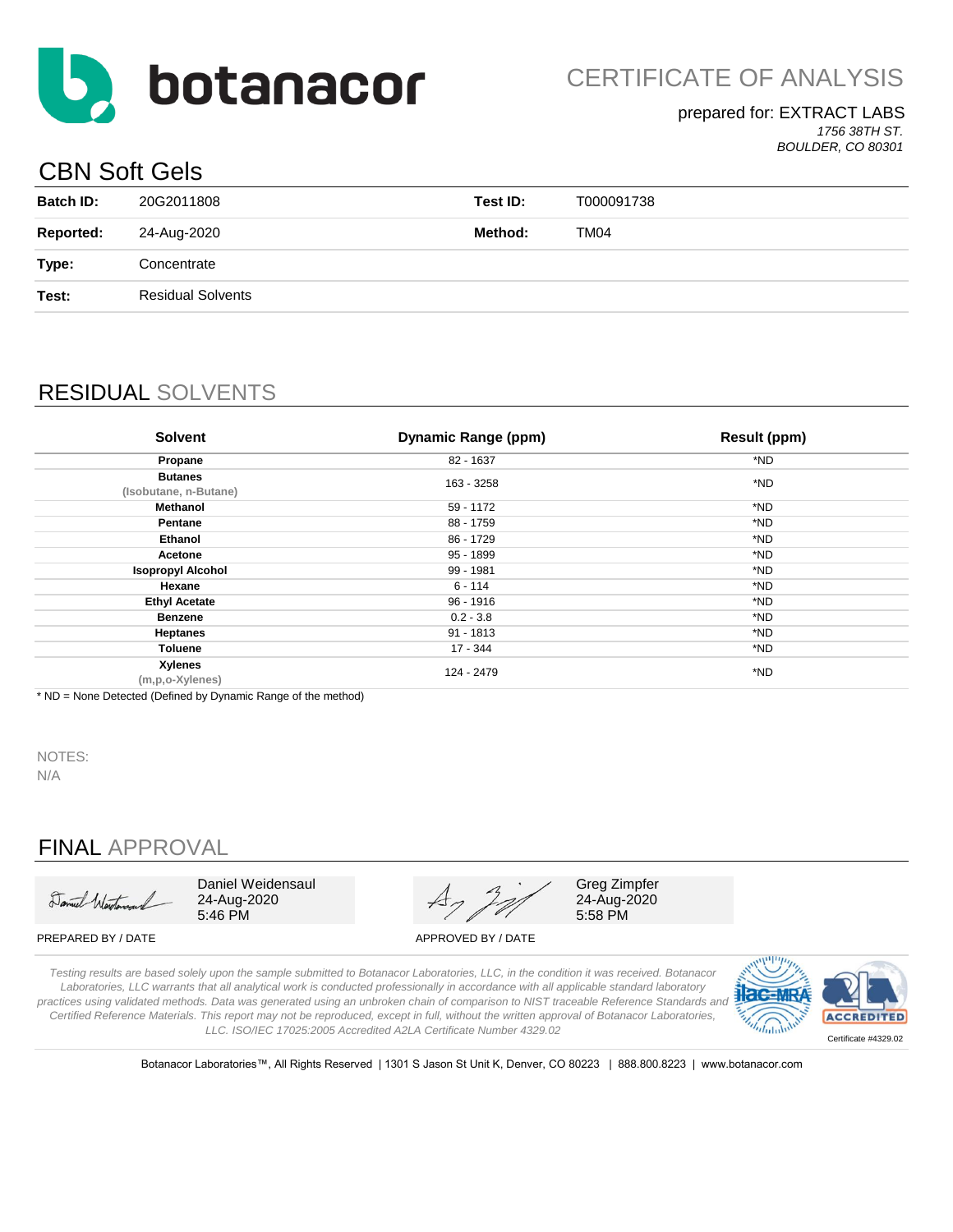![](_page_4_Picture_0.jpeg)

### prepared for: EXTRACT LABS

*1756 38TH ST. BOULDER, CO 80301*

#### CBN Soft Gels

| <b>Batch ID:</b> | 20G2011808  | Test ID: | T000091741 |
|------------------|-------------|----------|------------|
| <b>Reported:</b> | 25-Aug-2020 | Method:  | TM19       |
| Type:            | Concentrate |          |            |
| Test:            | Metals      |          |            |
|                  |             |          |            |

# HEAVY METALS

| Analyte        | <b>Dynamic Range (ppm)</b> | <b>Result (ppm)</b> |
|----------------|----------------------------|---------------------|
| Arsenic        | $0.080 - 7.95$             | <b>ND</b>           |
| Cadmium        | $0.080 - 7.95$             | <b>ND</b>           |
| <b>Mercury</b> | $0.080 - 7.95$             | <b>ND</b>           |
| Lead           | 0.080 - 7.95               | 0.093               |

\* ND = None Detected (Defined by Dynamic Range of the method)

# FINAL APPROVAL

Alex Benson 25-Aug-2020 10:10 AM

Ben Minton

Ben Minton 25-Aug-2020 3:38 PM

PREPARED BY / DATE APPROVED BY / DATE

*Testing results are based solely upon the sample submitted to Botanacor Laboratories, LLC, in the condition it was received. Botanacor Laboratories, LLC warrants that all analytical work is conducted professionally in accordance with all applicable standard laboratory practices using validated methods. Data was generated using an unbroken chain of comparison to NIST traceable Reference Standards and Certified Reference Materials. This report may not be reproduced, except in full, without the written approval of Botanacor Laboratories, LLC.*